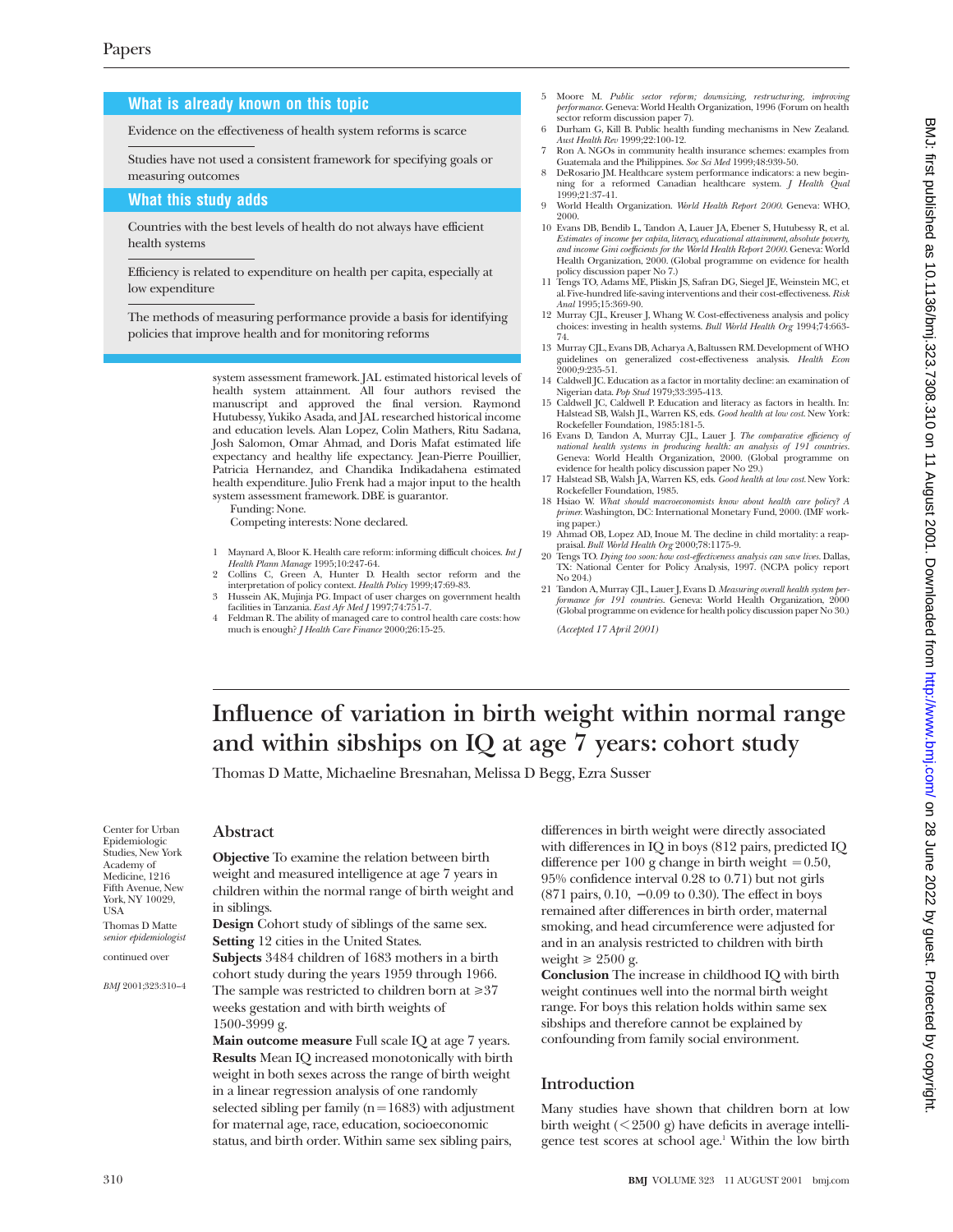Department of Epidemiology, Mailman School of Public Health, Columbia University, 622 West 168th Street, New York, NY 10032, USA Michaeline Bresnahan *assistant professor* Ezra Susser *professor* Division of Biostatistics, Mailman School of Public Health Melissa D Begg  $associate$  professo Correspondence to: T D Matte tmatte@nyam.org

BMJ: first published as 10.1136/bmj.323.7308.310 on 11 August 2001. Downloaded from http://www.bmj.com/ on 28 June 2022 by guest. Protected by copyright on 28 June 2022 by guest. Protected by copyright. <http://www.bmj.com/> BMJ: first published as 10.1136/bmj.323.7308.310 on 11 August 2001. Downloaded from

weight range, children who are smaller at birth have larger deficits than those closer to normal birth weight.<sup>2 3</sup> The effect seems to be similar for both performance and verbal IQ.1

Recent studies, as well as some earlier reports, have suggested that the direct relation of birth weight to measured intelligence continues well into the normal range of birth weight. $4-8$  However, these studies have not fully controlled for potential confounders, the most important of which is family social environment. Moreover, two early studies raise questions about the relation. Record et al found an association between birth weight and verbal reasoning scores in a birth cohort overall, but not within sibships, suggesting that the association was confounded by family environment.7 A study of the Dutch famine showed that maternal starvation during pregnancy lowered birth weight but not IQ.<sup>9</sup>

Although the reported effects of variation within normal birth weight on IQ are modest and of no clinical importance for individual children, they could be important at a population level because of the large proportion of children born of normal weight. In addition, these effects could shed light on links between fetal growth and brain development. We therefore sought to confirm the association between individual birth weight and childhood IQ using data from the National Collaborative Perinatal Project.<sup>10</sup> We also examined the relation of birth weight to IQ within families.

### **Methods**

The National Collaborative Perinatal Project was established to study the relation between prenatal factors, labour and delivery, and child development through to age 7 years. About 40 000 women were enrolled, and follow up of about 58 000 pregnancies was initiated from 1959 to 1966 at 12 medical centres across the United States. The methods have been previously described.11 We used the archival public data set for this analysis.<sup>12</sup>

#### **Sample**

To examine the relation between variation in birth weight and IQ, we constructed a sibship sample from children meeting specific inclusion criteria. The criteria were singleton birth, birth order less than 5, birth weight 1500-3999 g, gestational age  $\geq 37$  weeks, and living at age 7. These restrictions aimed to reduce the influence of factors other than fetal growth (for example, birth order, gestational age) on any association between birth weight and IQ. The sibship sample was further restricted to those families that could contribute at least two eligible siblings of the same sex. Families that could contribute sibships of both sexes (two boys and two girls) were dropped to preserve independence among sibships (36 children from nine families). We also excluded families in which any eligible sibling had a serious malformation of the cardiovascular or central nervous system.

The full sibship sample included 3484 children from 1683 families. Of these 1683 families, 1567 contributed two siblings, 114 contributed three siblings, and two contributed four siblings of the same sex. Compared with all births in the database, children in

**BMJ** VOLUME 323 11 AUGUST 2001 bmj.com 311

the sibship sample were from families with a slightly higher than average socioeconomic index (50 *v* 47 on a scale of 0 to 100 that reflects household income and education and occupation of the head of household<sup>13</sup>), were more likely to have white mothers (61% *v* 45%), and were more likely to be born to mothers under 20 years of age (27% *v* 23%).

We drew two samples from the full sibship sample. The one sib sample comprised one sibling, chosen at random, from each family ( $n = 1683$ ; 871 girls and 812 boys). The two sib sample comprised all sibling pairs from families contributing only two children, plus pairs chosen at random from larger sibships ( $n = 3366$ ; 1742 girls and 1624 boys).

#### **Measurement of intelligence**

Children enrolled in the National Collaborative Perinatal Project had periodic developmental and neuropsychological assessments from birth through to age 7 years. The intelligence tests administered at age 7 included four of five verbal and three of five performance tests from the Wechsler intelligence scale for children.<sup>14</sup> We used the full scale IQ score that was constructed from the seven subtests administered, with equal weight given to verbal and performance tests.

#### **Statistical analysis**

We used linear regression to model the relation of birth weight to IQ in the one sib sample. Birth weight was treated first as a continuous variable and then as a categorical variable, with categories defined as 1500- 2499 g, 2500-2999 g, 3000-3499 g, and 3500-3999 g. Because the distribution of birth weight differs between boys and girls, we fitted separate models for each sex. We included the following potential confounders as covariates: maternal race (white/non-white), family socioeconomic index (average score reported across pregnancies), maternal education (highest number of

| <b>Table 1</b> Descriptive data for full sibship sample (n=3484) |  |  |  |
|------------------------------------------------------------------|--|--|--|

| <b>Categories</b>      | No (%) of<br>children | Mean birth<br>weight $(g)$ | <b>Mean full</b><br>scale IQ |  |
|------------------------|-----------------------|----------------------------|------------------------------|--|
| Sex:                   |                       |                            |                              |  |
| Male                   | 1690 (49)             | 3233                       | 97.4                         |  |
| Female                 | 1794 (51)             | 3143                       | 97.2                         |  |
| Birth order:           |                       |                            |                              |  |
| 1                      | 907 (26)              | 3144                       | 97.7                         |  |
| $\overline{2}$         | 1269 (36)             | 3208                       | 98.2                         |  |
| 3                      | 891 (26)              | 3179                       | 96.2                         |  |
| 4                      | 417 (12)              | 3229                       | 96.1                         |  |
| Maternal age:          |                       |                            |                              |  |
| $11 - 19$              | 953 (27)              | 3144                       | 92.2                         |  |
| $20 - 29$              | 2234 (64)             | 3204                       | 99.0                         |  |
| $\geqslant$ 30         | 297(9)                | 3194                       | 100.8                        |  |
| Maternal education:    |                       |                            |                              |  |
| Below high school      | 1715 (49)             | 3135                       | 92.3                         |  |
| High school graduate   | 1367 (39)             | 3228                       | 99.7                         |  |
| Some after high school | 253(7)                | 3267                       | 107.6                        |  |
| College graduate       | 149(4)                | 3269                       | 115.3                        |  |
| Race:                  |                       |                            |                              |  |
| White                  | 2108 (61)             | 3236                       | 102.4                        |  |
| All others*            | 1376 (39)             | 3111                       | 89.5                         |  |
| Birth weight (g)       |                       |                            |                              |  |
| < 2500                 | 187(5)                | 2303                       | 91.9                         |  |
| 2500-999               | 892 (26)              | 2798                       | 94.5                         |  |
| 3000-499               | 1578 (45)             | 3240                       | 97.7                         |  |
| 3500-999               | 827 (24)              | 3705                       | 100.7                        |  |

\*98.2% are black; the remainder are Hispanic, Asian, other, or unknown.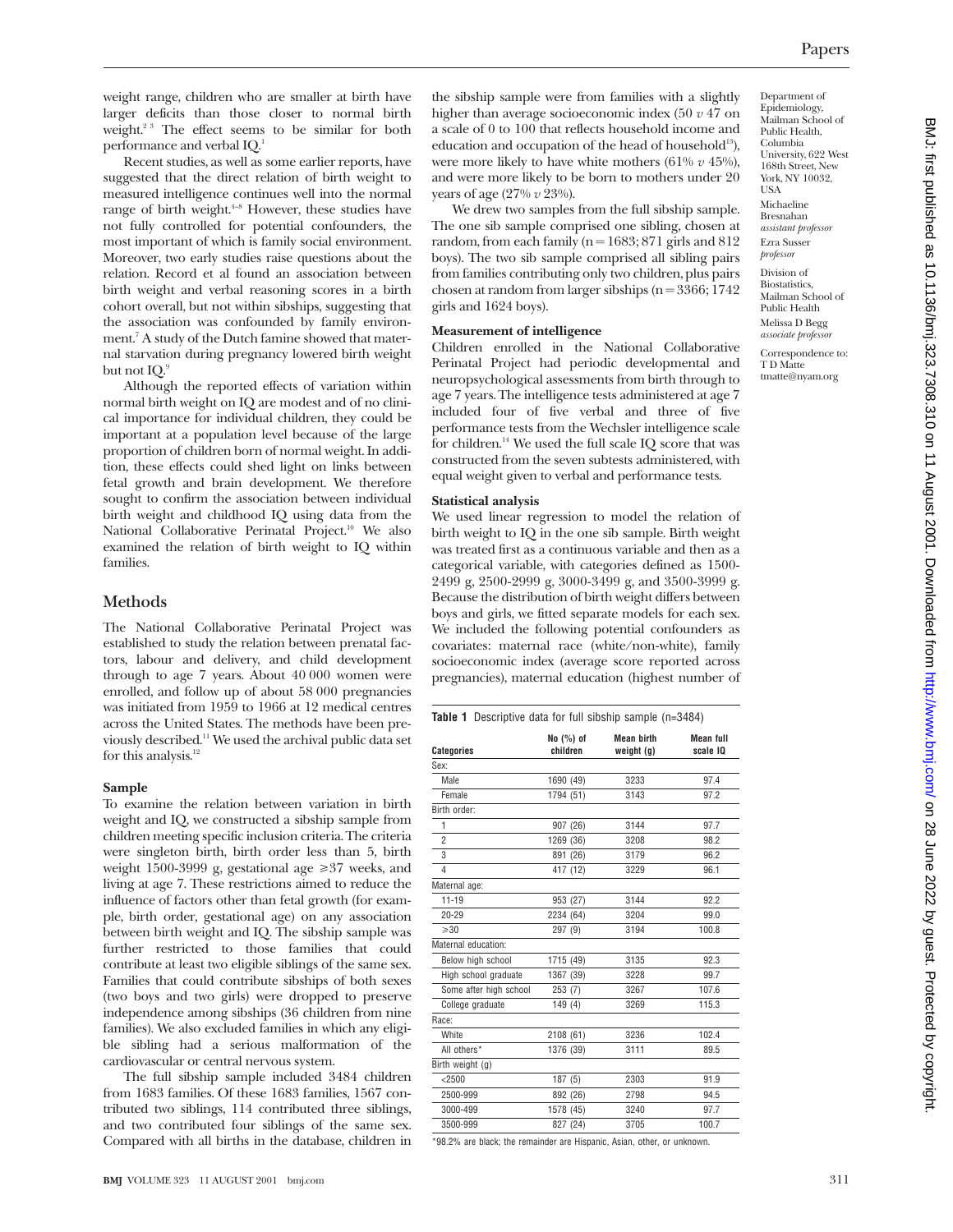|  |  |  | <b>Table 2</b> Means and correlations of continuous variables for sibship sample (n=3484) |  |  |  |  |  |  |  |
|--|--|--|-------------------------------------------------------------------------------------------|--|--|--|--|--|--|--|
|--|--|--|-------------------------------------------------------------------------------------------|--|--|--|--|--|--|--|

|                      | Mean | Correlation with birth weight | <b>Correlation with IQ</b> |
|----------------------|------|-------------------------------|----------------------------|
| Socioeconomic index* | 50   | 0.12                          | 0.48                       |
| Birth weight (g)     | 3187 | 1.00                          | 0.17                       |
| Full scale IQ        | 97.3 | 0.17                          | 1.00                       |
|                      |      |                               |                            |

\*Socioeconomic index was missing for six children (three families).

years maternal education reported across pregnancies), maternal age at birth, and birth order.

We used the two sib sample to assess the relation of birth weight to IQ within sibling pairs. We fitted a series of linear regression models, specifying IQ difference between siblings as a function of their difference in birth weight. (IQ and birthweight differences were computed after randomly assigning the order of the siblings in each pair.) Difference in birth weight was considered first as a continuous variable and then as a categorical variable  $(< -500 \text{ g}; -500 \text{ to } -200 \text{ g};$ − 200 to 200 g; 200 to 500 g; and > 500 g). To reduce potential confounding by pregnancy specific factors, we fitted separate models with adjustments for differences in birth order, maternal smoking, and head circumference. Difference in birth order was defined as a binary variable in two ways: younger versus older, and firstborn versus not. Difference in maternal smoking during pregnancy was defined as concordant  $(+/-)$ ,  $-/-$ ) or discordant in two distinct categories ( $+/$ and  $-\prime +$ ). Finally, to ensure that any associations observed were not accounted for by the inclusion of low birthweight children, we repeated the analyses using only those sibling pairs in which both siblings had birth weights of  $\geq 2500$  g.

## **Results**

Tables 1 and 2 provide descriptive data for the sibship sample on all variables used in the analyses and their crude relations with birth weight and IQ. Birth weight and IQ relate to measures of social disadvantage in the expected direction. Lower birth weights and lower IQs were seen in mothers of younger age, lower education, non-white race, and lower socioeconomic index. Mean

**Table 3** Summary of linear regression models of relation of birth weight to IQ in one sib sample (871 girls and 812 boys for crude analyses; 869 girls and 811 boys for adjusted analyses)

|                           | <b>Estimated coefficient</b> |                              |  |  |  |
|---------------------------|------------------------------|------------------------------|--|--|--|
| Birth weight variable (g) | Crude                        | Adjusted* (95% CI)           |  |  |  |
| Boys                      |                              |                              |  |  |  |
| Continuous†               | 0.77                         | $0.46$ (0.25 to 0.66)        |  |  |  |
| Categorical‡:             |                              |                              |  |  |  |
| 1500-2499                 | $-6.6$                       | $-3.7$ ( $-8.0$ to 0.6)      |  |  |  |
| 2500-2999                 | $-4.9$                       | $-2.2$ ( $-4.4$ to $-0.07$ ) |  |  |  |
| 3000-3499                 | 1.0                          | 1.0                          |  |  |  |
| 3500-3999                 | 3.6                          | $2.2$ (0.2 to 4.2)           |  |  |  |
| Girls                     |                              |                              |  |  |  |
| Continuous†               | 0.63                         | 0.28 (0.09 to 0.47)          |  |  |  |
| Categorical‡:             |                              |                              |  |  |  |
| 1500-2499                 | $-5.7$                       | $-2.8$ ( $-5.8$ to 0.3)      |  |  |  |
| 2500-2999                 | $-3.6$                       | $-2.1$ ( $-4.0$ to $-0.3$ )  |  |  |  |
| 3000-3499                 | 1.0                          | 1.0                          |  |  |  |
| 3500-3999                 | 4.2                          | $1.5$ (-0.6 to 3.5)          |  |  |  |

\*Adjusted for race (white, non-white), mother's education, mother's age, family socioeconomic index, and birth order

†IQ difference per 100 g difference in birth weight.

‡Estimated average IQ difference compared with reference birth weight category.

IQ increased in roughly even increments across the birthweight categories examined.

Table 3 summarises the regression results from the analysis using the one sib sample. In both boys and girls, the association between IQ and birth weight is significant, although it is reduced by adjustment for familial factors. The association is stronger in boys than girls. For example, a 1000 g increase in birth weight relates to a 4.6 point increase in IQ among boys but only 2.8 points in girls. The associations remained significant when birth weight was treated as a categorical variable, even after important covariates were adjusted for  $(P = 0.0012$  in boys;  $P = 0.007$  in girls).

**Table 4** Linear regression of within family differences in IQ on within family differences in birth weight in two sib sample

| Difference in birth weight (q) | Estimated coefficient (95% CI)* |  |  |  |
|--------------------------------|---------------------------------|--|--|--|
| Boys (812 pairs)               |                                 |  |  |  |
| Continuous*                    | $0.50$ (0.28 to 0.71)           |  |  |  |
| Categorical <sup>+</sup> :     |                                 |  |  |  |
| $-1900$ to $-500$              | $-6.2$ ( $-9.3$ to $-3.1$ )     |  |  |  |
| $-500$ to $-200$               | $-1.7$ ( $-4.3$ to 0.9)         |  |  |  |
| $-200$ to 200                  | 1.0                             |  |  |  |
| 200 to 500                     | $-1.3$ ( $-3.8$ to 1.2)         |  |  |  |
| 500 to 1502                    | $3.6$ (0.5 to 6.7)              |  |  |  |
| Girls (871 pairs)              |                                 |  |  |  |
| Continuous*                    | $0.10$ (-0.09 to 0.30)          |  |  |  |
| Categorical <sup>+</sup> :     |                                 |  |  |  |
| $-1900$ to $-500$              | $0.5$ (-2.3 to 3.3)             |  |  |  |
| $-500$ to $-200$               | $-0.9$ ( $-3.2$ to 1.5)         |  |  |  |
| $-200$ to $200$                | 1.0                             |  |  |  |
| 200 to 500                     | $-1.2$ ( $-3.5$ to 1.2)         |  |  |  |
| 500 to 1502                    | $2.4$ (-0.2 to 5.1)             |  |  |  |

\*IQ difference per birth weight difference of 100 g.

†Estimated average IQ difference compared with reference category of birthweight difference.

Table 4 shows the results of the analysis on the two sib sample. Within sibling pairs of the same sex, IQ differences were directly related to differences in birth weight (heavier sibling having, on average, the higher IQ) when treated as a continuous variable. However, the slope of IQ difference by birthweight difference was about five times greater in boys than in girls, and the association was significant only in boys. To formally test whether sex modifies the association between birthweight difference and IQ difference, we fitted an interaction model using data from all 1683 sibling pairs. The interaction between sex and birthweight difference was significant ( $P = 0.008$ ).

Adjustment for differences in birth order and maternal smoking had no effect on the estimated effect of birth weight for either sex. Adjustment for differences in head circumference between siblings slightly reduced the effect of birth weight in boys (0.44, 95% confidence interval 0.17 to 0.70) and girls ( − 0.03, − 0.28 to 0.21).

Table 4 also gives estimated differences in IQ by categories of differences in birth weight. These results re-enforce findings from the continuous analysis, showing a significant difference across categories of birthweight difference in boys  $(P < 0.001)$  but not in girls ( $P = 0.17$ ).

All analyses in table 4 were repeated in the subsample of pairs where both siblings had birth weights  $\geq 2500$  g. The findings were essentially identical to those based on the entire two sib sample.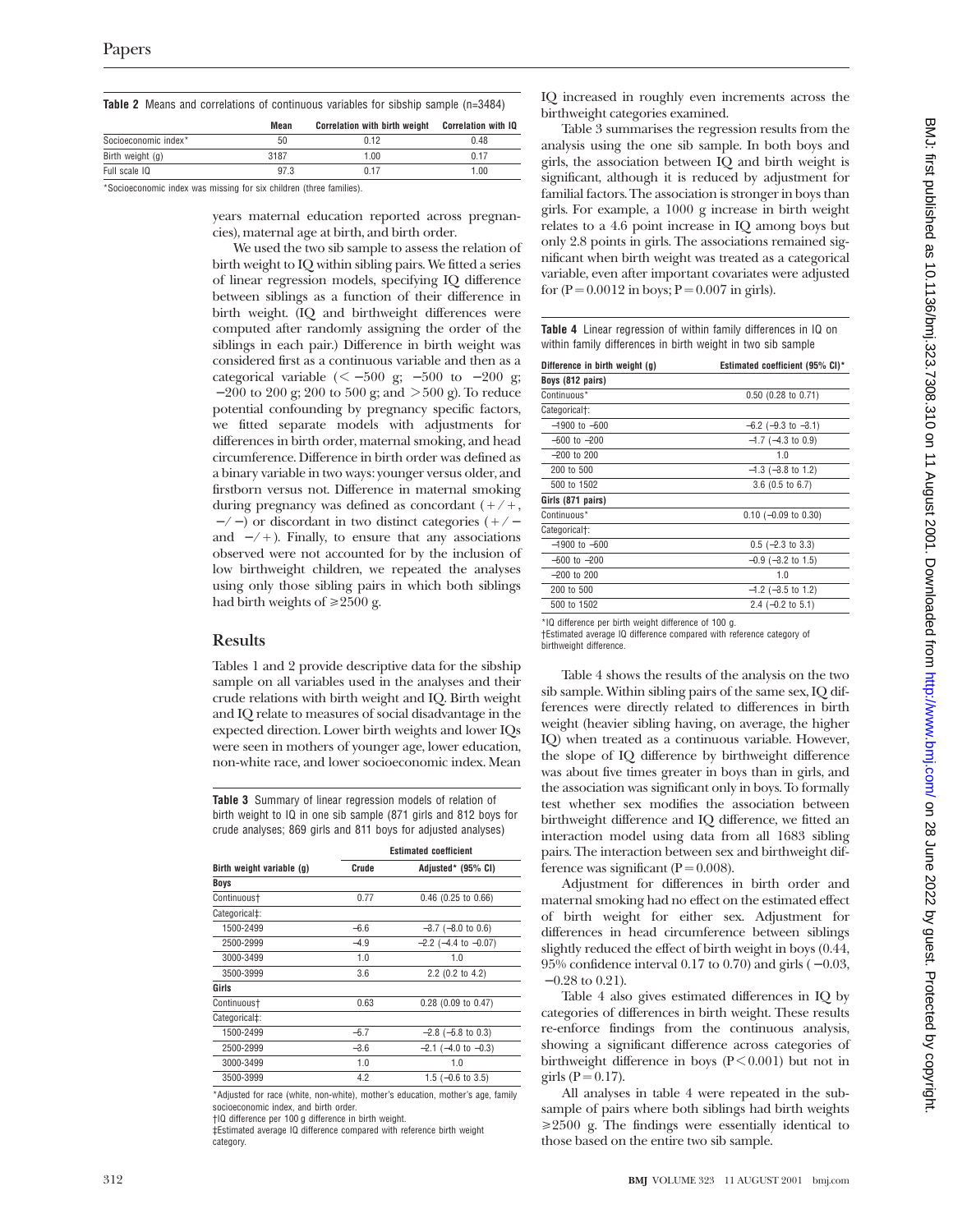## **Discussion**

Our results add to the evidence that the association between IQ and birth weight continues well into the normal range of birth weight. $4-7$  We have shown that this association is not explained by confounding from unmeasured or poorly measured social or maternal factors. The relation within sibships of birth weight to IQ we observed in boys was tightly controlled for such factors.

### **Comparison with other studies**

Our results for the one sib sample are similar to those in recent reports. Richards et al found an association between birth weight and cognitive ability at age 8 across the normal range of birth weight in the British 1946 birth cohort.<sup>4</sup> Breslau et al also found birth weight was associated with IQ at age 6 in a sample of several hundred low and normal birthweight children and that the association extended into the range of normal birth weights.<sup>5</sup>

In the only other study of birth weight and intelligence in siblings who were mostly of normal birth weight, Record et al did not find the associations we report.7 Differences between their result and ours may be due to differences in the intelligence score used (we used full scale IQ and they used verbal reasoning scores from school examinations) or in the exclusion criteria (Record et al did not exclude preterm births or high birth order siblings).

The difference between boys and girls is puzzling and needs replication. A recent report noted sex differences in the relation of body measurements at birth to coronary artery disease in adult life. The authors postulated that sex differences in fetal growth rates (with growth generally being slower among girls) could lead to different responses to fetal undernutrition.<sup>15</sup> Hormonally mediated sex differences in prenatal brain development could also have a role.<sup>16</sup>

The National Collaborative Perinatal Project is a thoroughly analysed data set, and our findings should also be compared with previous analyses. An unadjusted analysis found an association of IQ with birth weight well into the normal range, consistent with our adjusted one sib analysis.8 In an analysis of a smaller subsample of sibling pairs, however, 148 low birthweight children had slightly lower mean IQ than their same sex, normal birthweight siblings; the difference was not significant except in low birthweight children with small head circumference at birth.<sup>17</sup> We found that differences in head circumference did not explain the association between birth weight and IQ. One explanation of our finding is that head circumference is not sensitive to any subtle influence of fetal growth restriction on brain development. In addition, compared with birth weight, head circumference varies less between individuals and is less precisely measured.

#### **Importance of association**

At least two studies suggest that the relation we observed between birth weight and IQ might persist into adult life. Richards et al found a gradient relation of birth weight to covariate adjusted cognitive test scores from childhood through age 26 in the 1946 birth cohort. Sorensen et al linked birth records to cognitive test results among 4300 Danish men being evaluated for military service and found a positive

# **What is already known on this topic**

IQ at school age is linked to birth weight among low birthweight babies

Some evidence suggests the association might also apply to children of normal birth weight

## **What this study adds**

IQ at age 7 years is linearly related to birth weight among children of normal birth weight

The relation was not due to confounding by maternal or socioeconomic factors

IQ is also associated with differences in birth weight between boy sibling pairs but not girls

relation for birth weights up to about  $4200 \text{ g}$ . These results suggest an effect size of about a 0.2 standard deviation increase in mean adjusted cognitive test score per 1 kg increase in birth weight. This is similar to our findings. In each of these studies, however, control for potentially confounding influences, such as the home environment, relied on proxy measures such as social class and maternal education and may therefore have been incomplete.

From a clinical point of view, the effect in our study of even a 1 kg difference in birth weight is trivial. At the population level, however, more than seven times as many children are born with birth weights between  $2500$  and  $3499$  g than are born with low birth weight.<sup>18</sup> Small shifts in the distribution of birth weight among normal birthweight babies might have greater impact on the population distribution of intelligence than larger shifts in the percentage of babies born at low birth weight. It may therefore be important to identify the sources of variation in birth weight that are both amenable to intervention and linked to improved cognitive ability.

From a scientific point of view, our findings may have important implications for future research on the connections between fetal growth and brain development. Considerable efforts continue to be directed at understanding causes of low birth weight, its neurodevelopmental consequences, and the mechanisms linking the two. Evidence from this and other studies suggests that these efforts should be broadened to examine the influences on fetal growth among those with normal birth weight and the neurodevelopmental implications of such variation.

We thank Marcus Richards and Sander Greenland for their comments.

Contributors: TDM and ES developed the initial study idea. MB and MDB helped to develop the idea. MBD designed the statistical analysis with input from all authors, and conducted it with MB. MB compiled and cleaned the sibship data files. The paper was jointly written by all authors. TDM and ES will act as guarantors.

Funding: New York Community Trust.

Competing interests: None declared.

- 1 Breslau N. Psychiatric sequelae of low birth weight. *Epidemiol Rev* 1995;17:96-106.
- 2 McCormick MC, Brooks-Gunn J, Workman-Daniels K, Turner J, Peckam GJ. The health and developmental status of very low-birth-weight
- children at school age. *JAMA* 1992;267:2204-8. 3 Breslau N, DelDotto JE, Brown GG, Kumar S, Ezhuthachan S, Hufnagle KG, et al. A gradient relationship between low birth weight and IQ at age 6 years. *Arch Pediatr Adolesc Med* 1994;148:377-83.